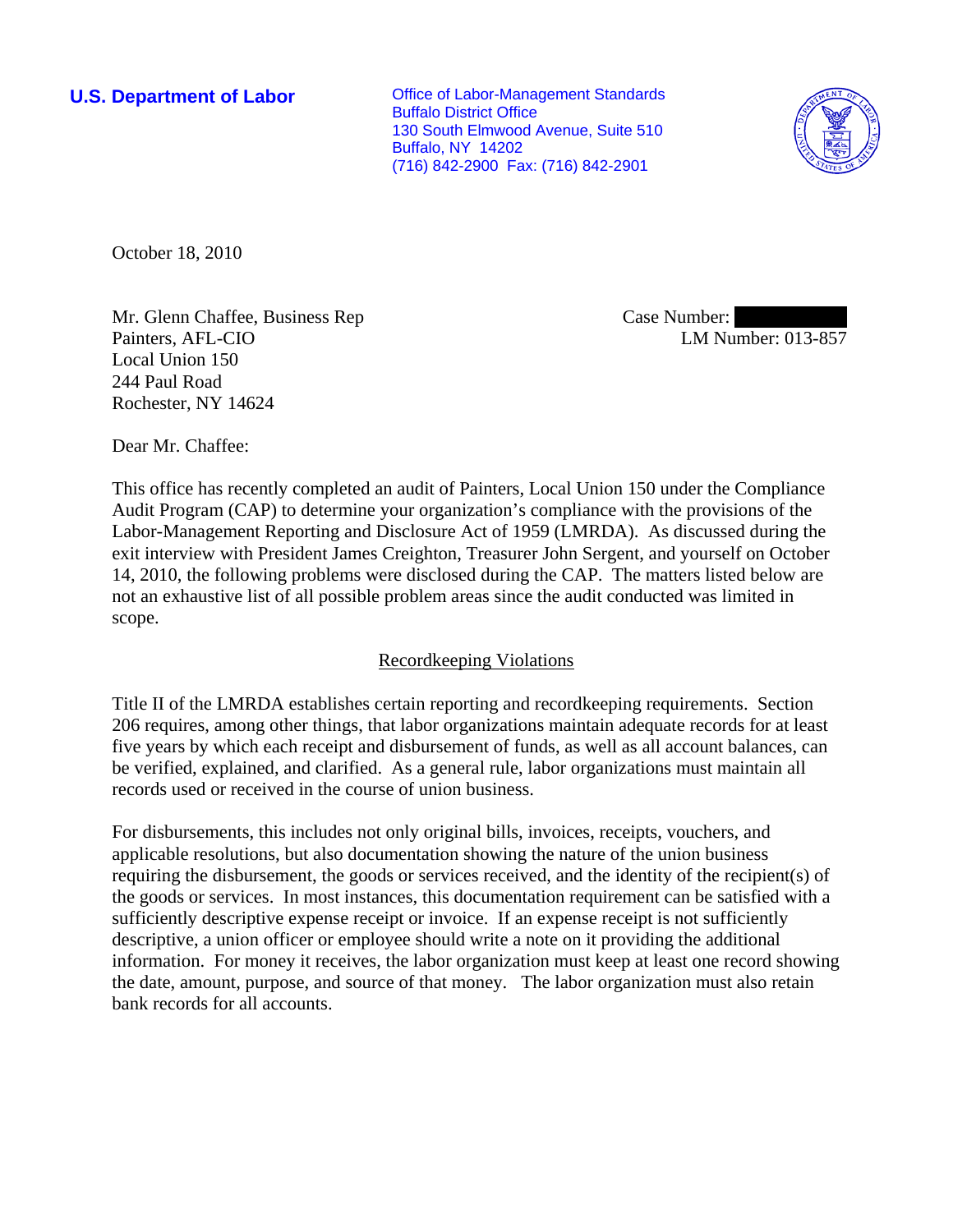The audit of Local 150's 2009 records revealed the following recordkeeping violation:

## General Disbursements

Local 150 did not retain adequate documentation to support political contributions made to some political candidates. For example, the union did not retain a donation letter of request or another form of correspondence for a payment to Friends of Maggie Brooks for \$3,000. In addition, a reimbursement for \$162 to Business Representative Glenn Chaffee for pizza and wings at a monthly meeting was not accompanied with a receipt.

As noted above, labor organizations must retain original receipts, bills, and vouchers for all disbursements. The president and treasurer (or corresponding principal officers) of your union, who are required to sign your union's LM report, are responsible for properly maintaining union records.

Based on your assurance that Local 150 will retain adequate documentation in the future, OLMS will take no further enforcement action at this time regarding the above violations.

### Reporting Violations

The audit disclosed a violation of LMRDA Section 201(b), which requires labor organizations to file annual financial reports accurately disclosing their financial condition and operations. The Labor Organization Annual Report (Form LM-3) filed by Local 150 for the fiscal year ended December 31, 2009, was deficient in the following area:

#### Disbursements to Officers

Local 150 did not include payments to officers totaling at least \$3,250 for per diem expenses in the amounts reported Item 24 (All Officers and Disbursements to Officers). It appears the union erroneously reported these payments in Item 48 (Office and Administrative Expense).

The union must report most direct disbursements to Local 150 officers and some indirect disbursements made on behalf of its officers in Item 24. A "direct disbursement" to an officer is a payment made to an officer in the form of cash, property, goods, services, or other things of value. See the instructions for Item 24 for a discussion of certain direct disbursements to officers that do not have to be reported in Item 24. An "indirect disbursement" to an officer is a payment to another party (including a credit card company) for cash, property, goods, services, or other things of value received by or on behalf of an officer. However, indirect disbursements for temporary lodging (such as a union check issued to a hotel) or for transportation by a public carrier (such as an airline) for an officer traveling on union business should be reported in Item 48.

I am not requiring that Local 150 file an amended LM report for 2009 to correct the deficient item, but Local 150 has agreed to properly report the deficient item on all future reports it files with OLMS.